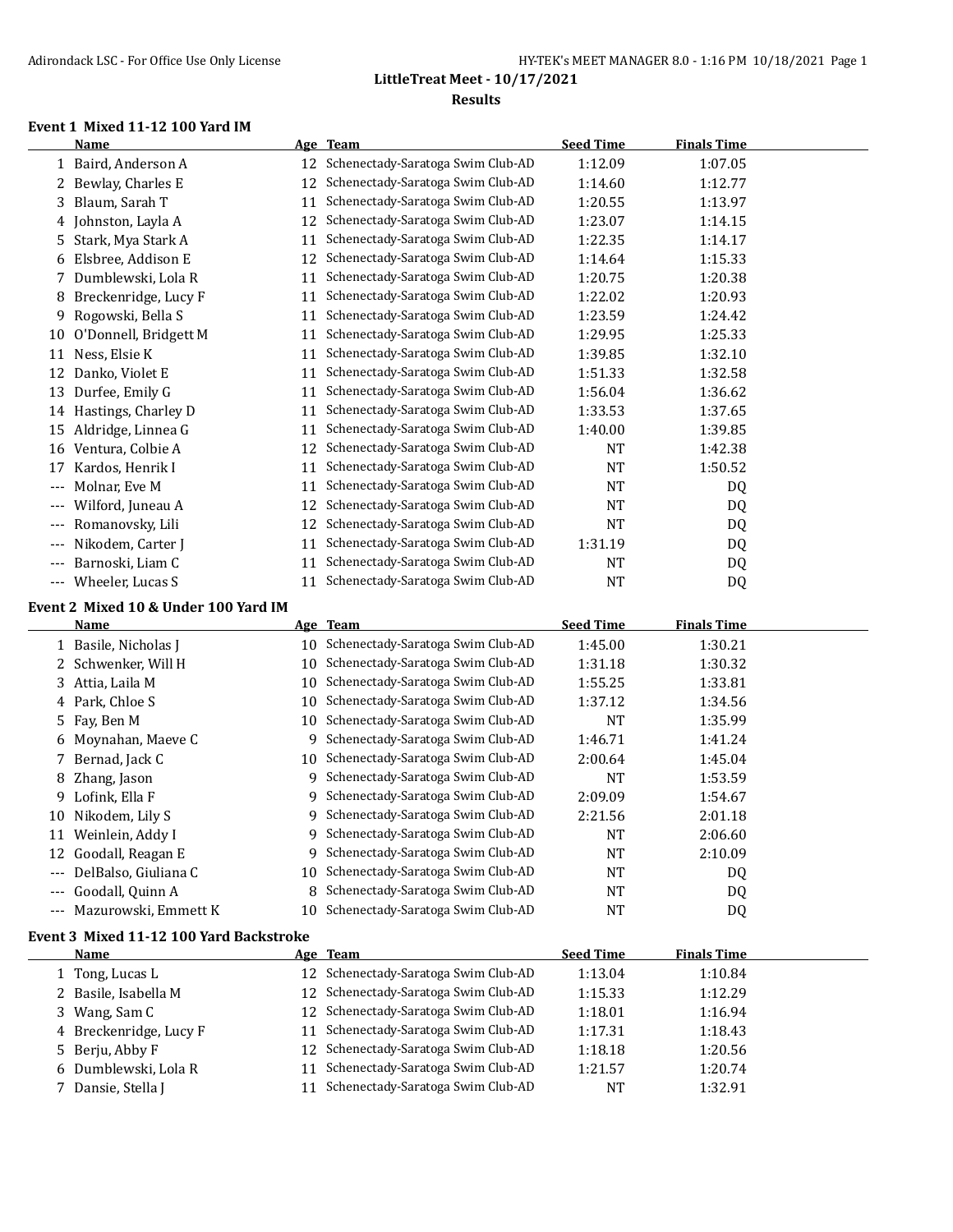#### **(Event 3 Mixed 11-12 100 Yard Backstroke)**

|                   | Name                       |    | Age Team                             | <b>Seed Time</b> | <b>Finals Time</b> |  |
|-------------------|----------------------------|----|--------------------------------------|------------------|--------------------|--|
|                   | 8 Danko, Violet E          | 11 | Schenectady-Saratoga Swim Club-AD    | <b>NT</b>        | 1:33.72            |  |
| 9.                | Aldridge, Linnea G         |    | Schenectady-Saratoga Swim Club-AD    | 1:40.00          | 1:42.21            |  |
| 10                | Griffin, Alexis M          | 12 | Schenectady-Saratoga Swim Club-AD    | <b>NT</b>        | 1:45.09            |  |
| 11                | Kardos, Henrik I           | 11 | Schenectady-Saratoga Swim Club-AD    | <b>NT</b>        | 1:45.11            |  |
| 12                | Wilford, Juneau A          | 12 | Schenectady-Saratoga Swim Club-AD    | <b>NT</b>        | 1:48.20            |  |
| 13                | Romanovsky, Lili           |    | 12 Schenectady-Saratoga Swim Club-AD | 2:02.68          | 1:49.84            |  |
| 14                | Rakoske, Morgan M          | 11 | Schenectady-Saratoga Swim Club-AD    | <b>NT</b>        | 1:51.68            |  |
| 15                | Schlansker, Bowe V         | 11 | Schenectady-Saratoga Swim Club-AD    | <b>NT</b>        | 1:52.69            |  |
| 16                | Lefco. Elena T             | 12 | Schenectady-Saratoga Swim Club-AD    | NT               | 2:00.44            |  |
| 17                | Titov-Chiaravalle, Asher G |    | Schenectady-Saratoga Swim Club-AD    | <b>NT</b>        | 2:01.56            |  |
| $---$             | Wheeler, Lucas S           | 11 | Schenectady-Saratoga Swim Club-AD    | <b>NT</b>        | DQ                 |  |
| $\qquad \qquad -$ | Donato, Ali C              | 11 | Schenectady-Saratoga Swim Club-AD    | <b>NT</b>        | DQ                 |  |
| $---$             | Andreini, Finn M           |    | 12 Schenectady-Saratoga Swim Club-AD | NT               | DQ                 |  |

#### **Event 4 Mixed 10 & Under 50 Yard Backstroke**

|       | Name                        |    | Age Team                             | <b>Seed Time</b> | <b>Finals Time</b> |  |
|-------|-----------------------------|----|--------------------------------------|------------------|--------------------|--|
|       | 1 Basile, Nicholas J        |    | 10 Schenectady-Saratoga Swim Club-AD | 43.25            | 39.81              |  |
|       | 2 Moynahan, Maeye C         | 9  | Schenectady-Saratoga Swim Club-AD    | 45.51            | 43.50              |  |
|       | 3 Ricketts, Aurora S        | 8  | Schenectady-Saratoga Swim Club-AD    | 45.00            | 43.89              |  |
|       | 4 Fay, Ben M                | 10 | Schenectady-Saratoga Swim Club-AD    | <b>NT</b>        | 44.19              |  |
|       | 5 Attia, Laila M            | 10 | Schenectady-Saratoga Swim Club-AD    | 50.45            | 45.68              |  |
|       | 6 Lofink, Ella F            | 9  | Schenectady-Saratoga Swim Club-AD    | 52.56            | 48.62              |  |
|       | 7 DelBalso, Giuliana C      | 10 | Schenectady-Saratoga Swim Club-AD    | 50.00            | 49.87              |  |
| 8     | Craig, Kylie A              | 9  | Schenectady-Saratoga Swim Club-AD    | <b>NT</b>        | 51.68              |  |
| 9.    | Spurgeon, Maizey E          | 10 | Schenectady-Saratoga Swim Club-AD    | <b>NT</b>        | 51.81              |  |
| 10    | Mazurowski, Emmett K        | 10 | Schenectady-Saratoga Swim Club-AD    | <b>NT</b>        | 52.68              |  |
| 11    | Coffey, Michael P           | 10 | Schenectady-Saratoga Swim Club-AD    | <b>NT</b>        | 53.02              |  |
| 12    | Nikodem, Lily S             | 9  | Schenectady-Saratoga Swim Club-AD    | 55.32            | 54.31              |  |
| 13    | Titova-Chiaravalle, Amiya E | 9  | Schenectady-Saratoga Swim Club-AD    | 1:03.69          | 55.07              |  |
| 14    | Kardos, Harry R             | 10 | Schenectady-Saratoga Swim Club-AD    | <b>NT</b>        | 55.51              |  |
| $*15$ | Goodall, Reagan E           | 9  | Schenectady-Saratoga Swim Club-AD    | 57.71            | 56.15              |  |
| $*15$ | Huettner, Alexa R           | 9  | Schenectady-Saratoga Swim Club-AD    | <b>NT</b>        | 56.15              |  |
| 17    | Burdick-Cozzolino, Alyssa M | 9  | Schenectady-Saratoga Swim Club-AD    | NT               | 1:03.64            |  |

#### **Event 5 Mixed 8 & Under 25 Yard Backstroke**

|       | <b>Name</b>           | Age Team                            | <b>Seed Time</b> | <b>Finals Time</b> |  |
|-------|-----------------------|-------------------------------------|------------------|--------------------|--|
|       | 1 Rigolosi, Greyson J | 8 Schenectady-Saratoga Swim Club-AD | NΤ               | 23.42              |  |
|       | 2 Zima, Adelaide G    | 8 Schenectady-Saratoga Swim Club-AD | 30.88            | 23.59              |  |
|       | 3 Oshea, Liam J       | 8 Schenectady-Saratoga Swim Club-AD | 25.58            | 24.19              |  |
|       | 4 Puels, Ruby L       | 8 Schenectady-Saratoga Swim Club-AD | 26.22            | 25.64              |  |
|       | 5 Nikodem, Lucy V     | 6 Schenectady-Saratoga Swim Club-AD | 34.80            | 26.41              |  |
|       | 6 Druzynski, Riley A  | 8 Schenectady-Saratoga Swim Club-AD | 29.91            | 26.95              |  |
|       | 7 Letterman, Alice L  | 7 Schenectady-Saratoga Swim Club-AD | 30.47            | 27.32              |  |
|       | 8 Sfeir, Scarlett G   | 8 Schenectady-Saratoga Swim Club-AD | NT               | 37.06              |  |
| $---$ | Willcox, Kenny E      | 8 Schenectady-Saratoga Swim Club-AD | NT               | DQ                 |  |

#### **Event 6 Mixed 11-12 50 Yard Butterfly**

| <b>Name</b>          | Age | Team                                 | <b>Seed Time</b> | <b>Finals Time</b> |  |
|----------------------|-----|--------------------------------------|------------------|--------------------|--|
| Baird, Anderson A    |     | 12 Schenectady-Saratoga Swim Club-AD | 29.56            | 29.70              |  |
| 2 O'Keeffe, Grant P  |     | 12 Schenectady-Saratoga Swim Club-AD | 30.72            | 29.73              |  |
| 3 Elsbree, Addison E |     | 12 Schenectady-Saratoga Swim Club-AD | 30.79            | 31.76              |  |
| 4 Bewlay, Charles E  |     | 12 Schenectady-Saratoga Swim Club-AD | 32.03            | 32.39              |  |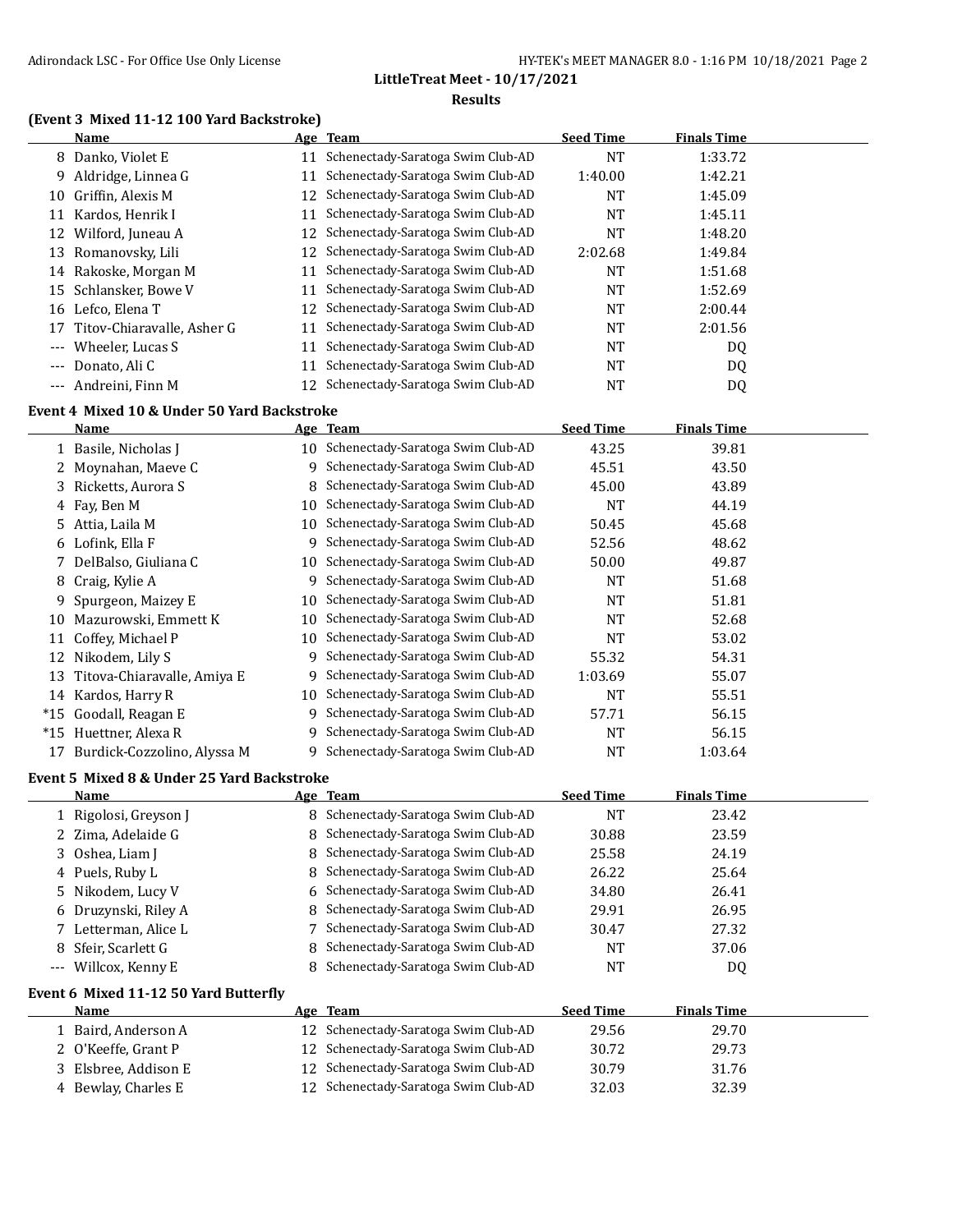#### **(Event 6 Mixed 11-12 50 Yard Butterfly)**

 $\overline{a}$ 

|    | Name                   |    | Age Team                             | <b>Seed Time</b> | <b>Finals Time</b> |  |
|----|------------------------|----|--------------------------------------|------------------|--------------------|--|
|    | 5 Racaza, Reyna S      |    | 12 Schenectady-Saratoga Swim Club-AD | 35.23            | 33.59              |  |
|    | 6 Stark, Mya Stark A   | 11 | Schenectady-Saratoga Swim Club-AD    | 36.48            | 33.62              |  |
|    | Johnston, Layla A      |    | 12 Schenectady-Saratoga Swim Club-AD | 38.00            | 33.89              |  |
| 8  | Tong, Lucas L          |    | 12 Schenectady-Saratoga Swim Club-AD | 33.66            | 34.29              |  |
| 9. | Blaum, Sarah T         | 11 | Schenectady-Saratoga Swim Club-AD    | 34.74            | 34.38              |  |
| 10 | Zima, Isaac F          |    | 12 Schenectady-Saratoga Swim Club-AD | 43.36            | 38.49              |  |
|    | 11 Berju, Abby F       |    | 12 Schenectady-Saratoga Swim Club-AD | 38.28            | 38.57              |  |
|    | 12 Rogowski, Bella S   | 11 | Schenectady-Saratoga Swim Club-AD    | 36.72            | 38.73              |  |
|    | 13 Durfee, Emily G     | 11 | Schenectady-Saratoga Swim Club-AD    | 51.13            | 44.39              |  |
|    | 14 Ness, Elsie K       | 11 | Schenectady-Saratoga Swim Club-AD    | 1:03.12          | 44.49              |  |
|    | 15 Hastings, Charley D | 11 | Schenectady-Saratoga Swim Club-AD    | 47.71            | 47.99              |  |
|    | --- Molnar, Eve M      | 11 | Schenectady-Saratoga Swim Club-AD    | 1:02.37          | DQ                 |  |

#### **Event 7 Mixed 10 & Under 50 Yard Butterfly**

| Name                 | Age Team                             | <b>Seed Time</b> | <b>Finals Time</b> |
|----------------------|--------------------------------------|------------------|--------------------|
| 1) Schwenker, Will H | 10 Schenectady-Saratoga Swim Club-AD | NT               | 43.87              |
| 2 Bernad, Jack C     | 10 Schenectady-Saratoga Swim Club-AD | 47.20            | 45.76              |
| 3 Park, Chloe S      | 10 Schenectady-Saratoga Swim Club-AD | NT               | 48.27              |
| 4 Zhang, Jason       | Schenectady-Saratoga Swim Club-AD    | NT               | 58.33              |
| 5 Craig, Kylie A     | 9 Schenectady-Saratoga Swim Club-AD  | NT               | 59.56              |
| --- Weinlein, Addy I | Schenectady-Saratoga Swim Club-AD    | NT               | DQ                 |

#### **Event 8 Mixed 8 & Under 25 Yard Butterfly**

| Name                   | Age Team                            | <b>Seed Time</b> | <b>Finals Time</b> |  |
|------------------------|-------------------------------------|------------------|--------------------|--|
| 1 Ricketts, Aurora S   | 8 Schenectady-Saratoga Swim Club-AD | 23.23            | 21.51              |  |
| 2 Goodall, Quinn A     | 8 Schenectady-Saratoga Swim Club-AD | NT               | 23.49              |  |
| 3 Rigolosi, Greyson J  | 8 Schenectady-Saratoga Swim Club-AD | NT               | 26.02              |  |
| 4 Puels, Ruby L        | 8 Schenectady-Saratoga Swim Club-AD | NT               | 27.19              |  |
| 5 Oshea, Liam J        | 8 Schenectady-Saratoga Swim Club-AD | NT               | 28.94              |  |
| 6 Druzynski, Riley A   | 8 Schenectady-Saratoga Swim Club-AD | NT               | 29.40              |  |
| 7 Nikodem, Lucy V      | 6 Schenectady-Saratoga Swim Club-AD | NT               | 35.08              |  |
| --- Zima, Adelaide G   | 8 Schenectady-Saratoga Swim Club-AD | 26.54            | DQ                 |  |
| --- Sfeir, Scarlett G  | 8 Schenectady-Saratoga Swim Club-AD | NT               | DQ                 |  |
| --- Letterman, Alice L | 7 Schenectady-Saratoga Swim Club-AD | NT               | DQ                 |  |

#### **Event 9 Mixed 11-12 100 Yard Freestyle**

|    | Name                       |    | Age Team                          | <b>Seed Time</b> | <b>Finals Time</b> |  |
|----|----------------------------|----|-----------------------------------|------------------|--------------------|--|
|    | 1 O'Keeffe, Grant P        | 12 | Schenectady-Saratoga Swim Club-AD | 1:03.29          | 59.67              |  |
|    | 2 Basile, Isabella M       | 12 | Schenectady-Saratoga Swim Club-AD | 1:11.81          | 1:06.42            |  |
|    | 3 Blaum, Sarah T           | 11 | Schenectady-Saratoga Swim Club-AD | 1:06.29          | 1:07.20            |  |
|    | 4 Wang, Sam C              | 12 | Schenectady-Saratoga Swim Club-AD | 1:11.26          | 1:08.79            |  |
|    | 5 Nikodem, Carter J        | 11 | Schenectady-Saratoga Swim Club-AD | 1:12.07          | 1:13.52            |  |
|    | 6 Danko, Violet E          | 11 | Schenectady-Saratoga Swim Club-AD | 1:38.82          | 1:17.95            |  |
|    | 7 Ventura, Colbie A        | 12 | Schenectady-Saratoga Swim Club-AD | 1:25.45          | 1:24.06            |  |
|    | 8 Aldridge, Linnea G       | 11 | Schenectady-Saratoga Swim Club-AD | 1:33.04          | 1:24.78            |  |
| 9. | Dansie, Stella J           | 11 | Schenectady-Saratoga Swim Club-AD | 1:37.93          | 1:29.81            |  |
| 10 | Wilford, Juneau A          | 12 | Schenectady-Saratoga Swim Club-AD | <b>NT</b>        | 1:29.94            |  |
| 11 | Andreini, Finn M           | 12 | Schenectady-Saratoga Swim Club-AD | <b>NT</b>        | 1:32.85            |  |
| 12 | Schlansker, Bowe V         | 11 | Schenectady-Saratoga Swim Club-AD | 1:43.88          | 1:35.95            |  |
| 13 | Titov-Chiaravalle, Asher G | 11 | Schenectady-Saratoga Swim Club-AD | 1:33.04          | 1:41.33            |  |
| 14 | Romanovsky, Lili           | 12 | Schenectady-Saratoga Swim Club-AD | 1:42.37          | 1:43.05            |  |
| 15 | Lefco, Elena T             | 12 | Schenectady-Saratoga Swim Club-AD | 1:45.70          | 1:44.78            |  |
|    |                            |    |                                   |                  |                    |  |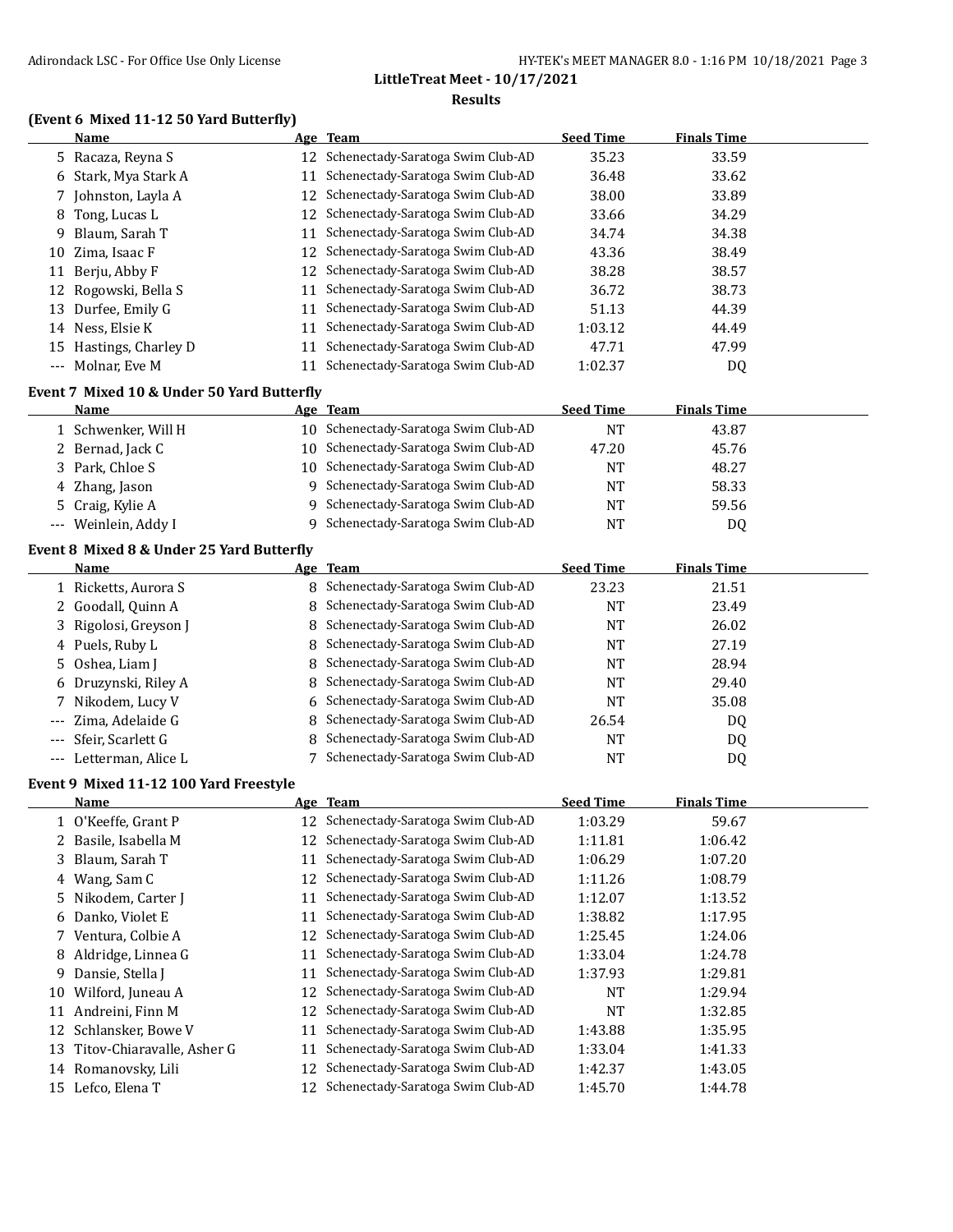#### **(Event 9 Mixed 11-12 100 Yard Freestyle)**

|       | Name                                         |    | Age Team                          | <b>Seed Time</b> | <b>Finals Time</b> |  |
|-------|----------------------------------------------|----|-----------------------------------|------------------|--------------------|--|
| 16    | Barnoski, Liam C                             | 11 | Schenectady-Saratoga Swim Club-AD | 1:54.26          | 1:49.04            |  |
| 17    | Rakoske, Morgan M                            | 11 | Schenectady-Saratoga Swim Club-AD | 1:58.08          | 1:49.22            |  |
| 18    | Donato, Ali C                                | 11 | Schenectady-Saratoga Swim Club-AD | 1:55.04          | 1:57.92            |  |
|       | Event 10 Mixed 10 & Under 100 Yard Freestyle |    |                                   |                  |                    |  |
|       | Name                                         |    | Age Team                          | <b>Seed Time</b> | Finals Time        |  |
|       | 1 Basile, Nicholas J                         | 10 | Schenectady-Saratoga Swim Club-AD | 1:22.08          | 1:17.50            |  |
|       | 2 Moynahan, Maeye C                          | 9  | Schenectady-Saratoga Swim Club-AD | 1:30.07          | 1:26.12            |  |
|       | 3 Schwenker, Will H                          | 10 | Schenectady-Saratoga Swim Club-AD | 1:25.52          | 1:26.62            |  |
|       | 4 Attia, Laila M                             | 10 | Schenectady-Saratoga Swim Club-AD | NT               | 1:32.32            |  |
|       | 5 Mazurowski, Emmett K                       | 10 | Schenectady-Saratoga Swim Club-AD | NT               | 1:37.15            |  |
|       | 6 DelBalso, Giuliana C                       | 10 | Schenectady-Saratoga Swim Club-AD | NT               | 1:39.89            |  |
|       | 7 Titova-Chiaravalle, Amiya E                | 9  | Schenectady-Saratoga Swim Club-AD | 2:11.75          | 1:42.75            |  |
| 8     | Willcox, Kenny E                             | 8  | Schenectady-Saratoga Swim Club-AD | NT               | 1:58.81            |  |
| 9     | Huettner, Alexa R                            | 9  | Schenectady-Saratoga Swim Club-AD | <b>NT</b>        | 2:07.74            |  |
|       | Burdick-Cozzolino, Alyssa M                  | q  | Schenectady-Saratoga Swim Club-AD | NT               | DQ.                |  |
| $---$ | Kardos, Harry R                              | 10 | Schenectady-Saratoga Swim Club-AD | NT               | DQ                 |  |
|       |                                              |    |                                   |                  |                    |  |

#### **Event 11 Mixed 11-12 50 Yard Breaststroke**

|       | <b>Name</b>                |    | Age Team                          | <b>Seed Time</b> | <b>Finals Time</b> |  |
|-------|----------------------------|----|-----------------------------------|------------------|--------------------|--|
|       | 1 Tong, Lucas L            | 12 | Schenectady-Saratoga Swim Club-AD | 38.46            | 37.88              |  |
|       | Racaza, Reyna S            |    | Schenectady-Saratoga Swim Club-AD | 50.15            | 38.82              |  |
| 3.    | Wang, Sam C                | 12 | Schenectady-Saratoga Swim Club-AD | 41.88            | 40.64              |  |
| 4     | Dumblewski, Lola R         | 11 | Schenectady-Saratoga Swim Club-AD | 39.42            | 41.60              |  |
| 5.    | Zima, Isaac F              | 12 | Schenectady-Saratoga Swim Club-AD | 45.50            | 42.46              |  |
| 6     | Breckenridge, Lucy F       | 11 | Schenectady-Saratoga Swim Club-AD | 42.00            | 42.90              |  |
|       | Berju, Abby F              | 12 | Schenectady-Saratoga Swim Club-AD | 41.38            | 43.89              |  |
| 8     | O'Donnell, Bridgett M      | 11 | Schenectady-Saratoga Swim Club-AD | 45.92            | 44.64              |  |
| 9.    | Rogowski, Bella S          | 11 | Schenectady-Saratoga Swim Club-AD | 42.49            | 45.12              |  |
| 10    | Dansie, Stella J           | 11 | Schenectady-Saratoga Swim Club-AD | 54.73            | 53.19              |  |
| 11    | Donato, Ali C              | 11 | Schenectady-Saratoga Swim Club-AD | 56.34            | 53.52              |  |
| 12    | Hastings, Charley D        | 11 | Schenectady-Saratoga Swim Club-AD | 52.72            | 54.38              |  |
| 13    | Titov-Chiaravalle, Asher G | 11 | Schenectady-Saratoga Swim Club-AD | 1:00.48          | 59.49              |  |
| 14    | Ventura, Colbie A          | 12 | Schenectady-Saratoga Swim Club-AD | 55.46            | 1:00.91            |  |
| 15    | Griffin, Alexis M          | 12 | Schenectady-Saratoga Swim Club-AD | NT               | 1:01.61            |  |
| 16    | Molnar, Eve M              | 11 | Schenectady-Saratoga Swim Club-AD | 1:05.13          | 1:02.36            |  |
| 17    | Kardos, Henrik I           | 11 | Schenectady-Saratoga Swim Club-AD | <b>NT</b>        | 1:05.01            |  |
| $---$ | Ness, Elsie K              | 11 | Schenectady-Saratoga Swim Club-AD | 50.86            | DQ                 |  |
| $---$ | Wheeler, Lucas S           | 11 | Schenectady-Saratoga Swim Club-AD | NT               | DQ                 |  |
| ---   | Durfee, Emily G            | 11 | Schenectady-Saratoga Swim Club-AD | 1:09.00          | DQ                 |  |

### **Event 12 Mixed 10 & Under 50 Yard Breaststroke**

| Name                 |    | Age Team                            | <b>Seed Time</b> | <b>Finals Time</b> |  |
|----------------------|----|-------------------------------------|------------------|--------------------|--|
| 1 Park, Chloe S      | 10 | Schenectady-Saratoga Swim Club-AD   | 49.55            | 48.40              |  |
| 2 Spurgeon, Maizey E | 10 | Schenectady-Saratoga Swim Club-AD   | NT               | 58.44              |  |
| 3 Goodall, Reagan E  |    | 9 Schenectady-Saratoga Swim Club-AD | <b>NT</b>        | 59.92              |  |
| 4 Fay, Ben M         | 10 | Schenectady-Saratoga Swim Club-AD   | <b>NT</b>        | 1:04.82            |  |
| *5 Zhang, Jason      |    | 9 Schenectady-Saratoga Swim Club-AD | <b>NT</b>        | 1:05.27            |  |
| *5 Lofink, Ella F    |    | 9 Schenectady-Saratoga Swim Club-AD | 1:15.15          | 1:05.27            |  |
| 7 Weinlein, Addy I   |    | 9 Schenectady-Saratoga Swim Club-AD | 1:05.88          | 1:05.93            |  |
| 8 Nikodem, Lily S    |    | 9 Schenectady-Saratoga Swim Club-AD | NT               | 1:09.83            |  |
| --- Bernad, Jack C   | 10 | Schenectady-Saratoga Swim Club-AD   | <b>NT</b>        | D <sub>0</sub>     |  |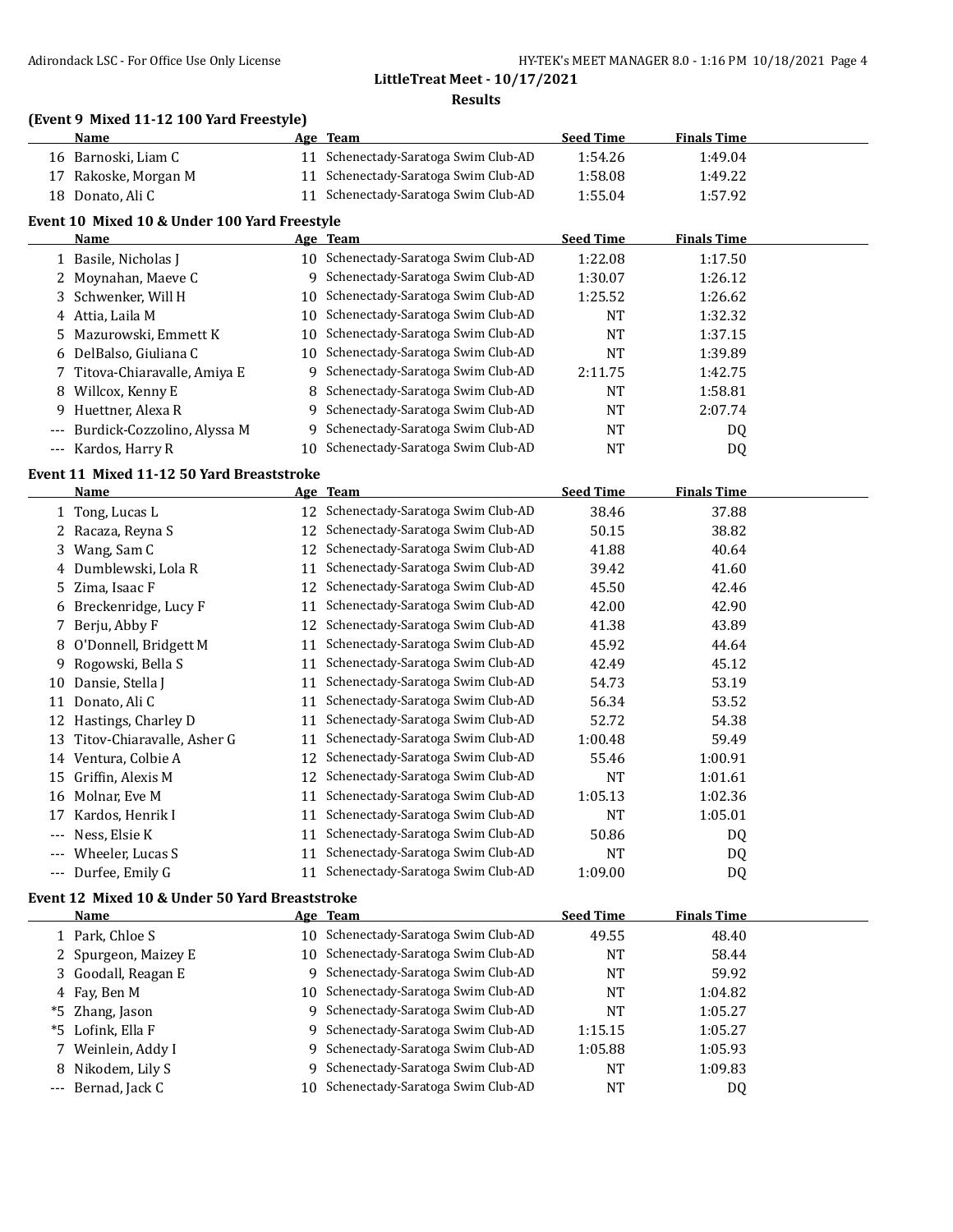**LittleTreat Meet - 10/17/2021**

**Results**

# **(Event 12 Mixed 10 & Under 50 Yard Breaststroke)**

|          | Name                                          |    | Age Team                            | <b>Seed Time</b> | <b>Finals Time</b> |  |
|----------|-----------------------------------------------|----|-------------------------------------|------------------|--------------------|--|
|          | --- Coffey, Michael P                         | 10 | Schenectady-Saratoga Swim Club-AD   | NT               | DQ                 |  |
|          | Event 13 Mixed 8 & Under 25 Yard Breaststroke |    |                                     |                  |                    |  |
|          | Name                                          |    | Age Team                            | <b>Seed Time</b> | <b>Finals Time</b> |  |
|          | 1 Ricketts, Aurora S                          |    | 8 Schenectady-Saratoga Swim Club-AD | 26.98            | 25.52              |  |
|          | 2 Goodall, Quinn A                            |    | 8 Schenectady-Saratoga Swim Club-AD | NT               | 29.37              |  |
|          | 3 Oshea, Liam J                               |    | 8 Schenectady-Saratoga Swim Club-AD | NT               | 31.44              |  |
|          | 4 Druzynski, Riley A                          |    | 8 Schenectady-Saratoga Swim Club-AD | NT               | 34.37              |  |
|          | 5 Zima, Adelaide G                            |    | 8 Schenectady-Saratoga Swim Club-AD | NT               | 35.07              |  |
|          | 6 Nikodem, Lucy V                             |    | 6 Schenectady-Saratoga Swim Club-AD | NT               | 42.47              |  |
| $---$    | Willcox, Kenny E                              |    | 8 Schenectady-Saratoga Swim Club-AD | NT               | DQ                 |  |
|          | --- Rigolosi, Greyson J                       |    | 8 Schenectady-Saratoga Swim Club-AD | NT               | DQ                 |  |
| $---$    | Puels, Ruby L                                 | 8  | Schenectady-Saratoga Swim Club-AD   | NT               | DQ                 |  |
| $\cdots$ | Letterman, Alice L                            |    | Schenectady-Saratoga Swim Club-AD   | NT               | DQ                 |  |

#### **Event 14 Mixed 11-12 50 Yard Freestyle**

|    | <b>Name</b>                                 |    | Age Team                             | <b>Seed Time</b> | <b>Finals Time</b> |  |  |  |
|----|---------------------------------------------|----|--------------------------------------|------------------|--------------------|--|--|--|
|    | 1 Baird, Anderson A                         | 12 | Schenectady-Saratoga Swim Club-AD    | 26.55            | 27.21              |  |  |  |
|    | 2 O'Keeffe, Grant P                         | 12 | Schenectady-Saratoga Swim Club-AD    | 28.75            | 27.68              |  |  |  |
| 3  | Bewlay, Charles E                           | 12 | Schenectady-Saratoga Swim Club-AD    | 29.56            | 29.50              |  |  |  |
|    | 4 Elsbree, Addison E                        | 12 | Schenectady-Saratoga Swim Club-AD    | 29.08            | 29.68              |  |  |  |
| 5. | Johnston, Layla A                           | 12 | Schenectady-Saratoga Swim Club-AD    | 33.55            | 29.97              |  |  |  |
|    | 6 Stark, Mya Stark A                        | 11 | Schenectady-Saratoga Swim Club-AD    | 30.30            | 30.02              |  |  |  |
| 7  | Racaza, Reyna S                             | 12 | Schenectady-Saratoga Swim Club-AD    | 30.23            | 30.17              |  |  |  |
| 8  | Basile, Isabella M                          | 12 | Schenectady-Saratoga Swim Club-AD    | 34.91            | 30.37              |  |  |  |
| 9. | Zima, Isaac F                               | 12 | Schenectady-Saratoga Swim Club-AD    | 35.32            | 32.60              |  |  |  |
| 10 | O'Donnell, Bridgett M                       | 11 | Schenectady-Saratoga Swim Club-AD    | 35.61            | 33.63              |  |  |  |
| 11 | Nikodem, Carter J                           | 11 | Schenectady-Saratoga Swim Club-AD    | 32.59            | 34.37              |  |  |  |
| 12 | Danko, Violet E                             | 11 | Schenectady-Saratoga Swim Club-AD    | 43.25            | 35.77              |  |  |  |
| 13 | Ness, Elsie K                               | 11 | Schenectady-Saratoga Swim Club-AD    | 39.86            | 36.26              |  |  |  |
| 14 | Durfee, Emily G                             | 11 | Schenectady-Saratoga Swim Club-AD    | 39.36            | 37.52              |  |  |  |
| 15 | Hastings, Charley D                         | 11 | Schenectady-Saratoga Swim Club-AD    | 36.94            | 38.35              |  |  |  |
|    | 16 Aldridge, Linnea G                       | 11 | Schenectady-Saratoga Swim Club-AD    | 41.71            | 39.34              |  |  |  |
| 17 | Romanovsky, Lili                            | 12 | Schenectady-Saratoga Swim Club-AD    | 42.17            | 40.05              |  |  |  |
| 18 | Wilford, Juneau A                           | 12 | Schenectady-Saratoga Swim Club-AD    | <b>NT</b>        | 40.08              |  |  |  |
| 19 | Dansie, Stella J                            | 11 | Schenectady-Saratoga Swim Club-AD    | 41.55            | 41.04              |  |  |  |
| 20 | Ventura, Colbie A                           | 12 | Schenectady-Saratoga Swim Club-AD    | 37.07            | 42.02              |  |  |  |
| 21 | Andreini, Finn M                            | 12 | Schenectady-Saratoga Swim Club-AD    | <b>NT</b>        | 42.43              |  |  |  |
| 22 | Molnar, Eve M                               | 11 | Schenectady-Saratoga Swim Club-AD    | 44.88            | 42.93              |  |  |  |
| 23 | Griffin, Alexis M                           | 12 | Schenectady-Saratoga Swim Club-AD    | 46.84            | 43.13              |  |  |  |
| 24 | Schlansker, Bowe V                          | 11 | Schenectady-Saratoga Swim Club-AD    | 42.28            | 43.63              |  |  |  |
| 25 | Titov-Chiaravalle, Asher G                  | 11 | Schenectady-Saratoga Swim Club-AD    | 40.79            | 44.07              |  |  |  |
| 26 | Rakoske, Morgan M                           | 11 | Schenectady-Saratoga Swim Club-AD    | 55.42            | 45.10              |  |  |  |
| 27 | Kardos, Henrik I                            | 11 | Schenectady-Saratoga Swim Club-AD    | <b>NT</b>        | 47.62              |  |  |  |
| 28 | Barnoski, Liam C                            | 11 | Schenectady-Saratoga Swim Club-AD    | 52.49            | 47.64              |  |  |  |
| 29 | Lefco, Elena T                              | 12 | Schenectady-Saratoga Swim Club-AD    | 45.95            | 47.72              |  |  |  |
| 30 | Donato, Ali C                               | 11 | Schenectady-Saratoga Swim Club-AD    | 52.04            | 48.38              |  |  |  |
|    | 31 Wheeler, Lucas S                         |    | 11 Schenectady-Saratoga Swim Club-AD | 1:00.60          | 57.40              |  |  |  |
|    | Event 15 Mixed 10 & Under 50 Yard Freestyle |    |                                      |                  |                    |  |  |  |
|    | Name                                        |    | Age Team                             | <b>Seed Time</b> | <b>Finals Time</b> |  |  |  |
|    | 1 Basile, Nicholas J                        |    | 10 Schenectady-Saratoga Swim Club-AD | 43.31            | 35.50              |  |  |  |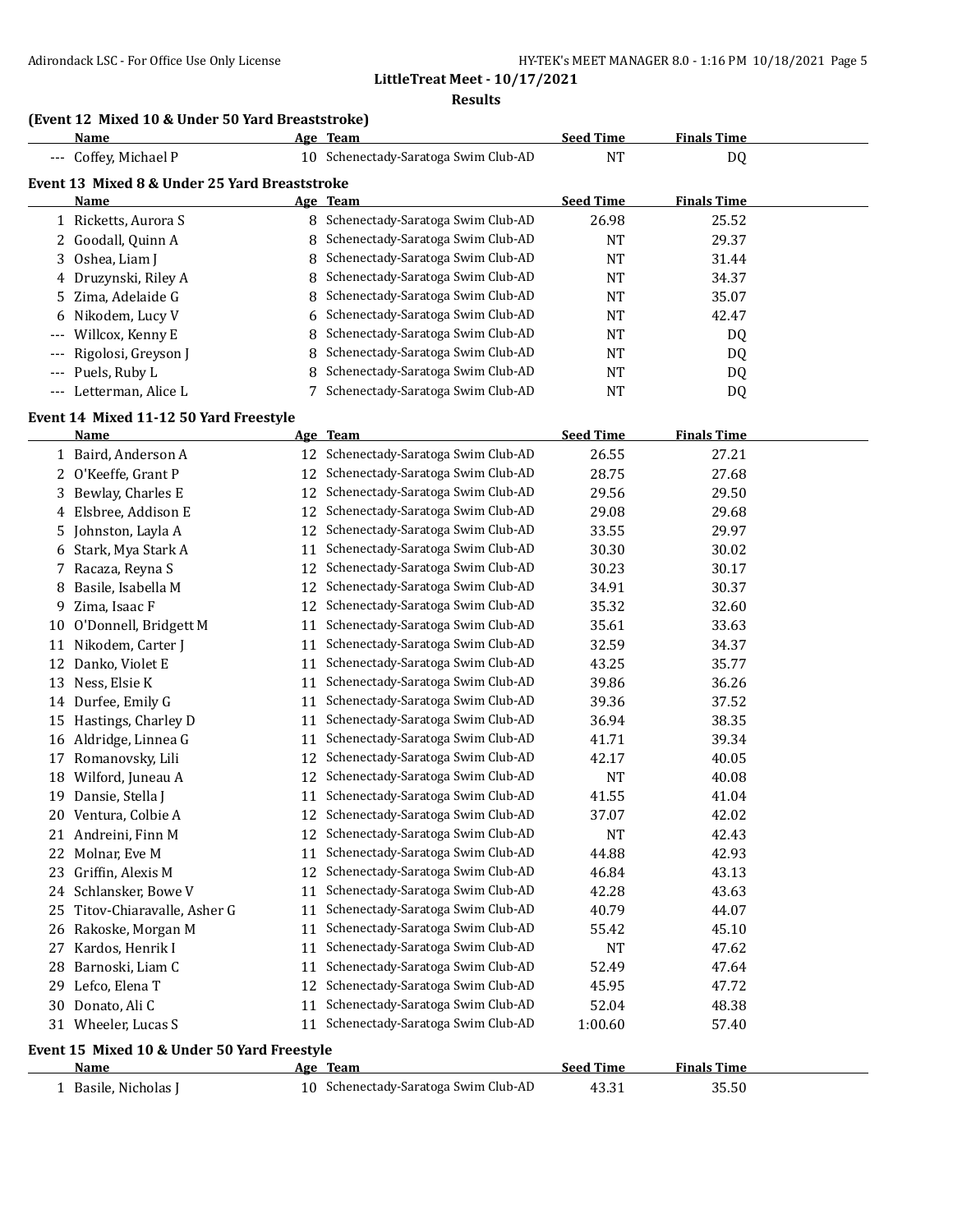### **(Event 15 Mixed 10 & Under 50 Yard Freestyle)**

|                      | <b>Name</b>                                          |    | Age Team                             | <b>Seed Time</b> | <b>Finals Time</b> |  |  |  |
|----------------------|------------------------------------------------------|----|--------------------------------------|------------------|--------------------|--|--|--|
|                      | 2 Moynahan, Maeve C                                  |    | 9 Schenectady-Saratoga Swim Club-AD  | 37.92            | 37.41              |  |  |  |
| 3                    | Fay, Ben M                                           | 10 | Schenectady-Saratoga Swim Club-AD    | <b>NT</b>        | 38.14              |  |  |  |
| 4                    | Schwenker, Will H                                    | 10 | Schenectady-Saratoga Swim Club-AD    | 35.98            | 38.32              |  |  |  |
| 5                    | Bernad, Jack C                                       | 10 | Schenectady-Saratoga Swim Club-AD    | 41.59            | 38.61              |  |  |  |
| 6                    | Attia, Laila M                                       | 10 | Schenectady-Saratoga Swim Club-AD    | 42.21            | 38.62              |  |  |  |
| 7                    | Park, Chloe S                                        | 10 | Schenectady-Saratoga Swim Club-AD    | 43.94            | 39.53              |  |  |  |
| 8                    | Mazurowski, Emmett K                                 | 10 | Schenectady-Saratoga Swim Club-AD    | NT               | 42.39              |  |  |  |
| 9                    | Lofink, Ella F                                       | 9  | Schenectady-Saratoga Swim Club-AD    | 53.49            | 45.41              |  |  |  |
| 10                   | Spurgeon, Maizey E                                   | 10 | Schenectady-Saratoga Swim Club-AD    | 1:08.01          | 46.20              |  |  |  |
| 11                   | Coffey, Michael P                                    | 10 | Schenectady-Saratoga Swim Club-AD    | <b>NT</b>        | 47.07              |  |  |  |
| 12                   | DelBalso, Giuliana C                                 | 10 | Schenectady-Saratoga Swim Club-AD    | 45.00            | 47.40              |  |  |  |
| 13                   | Titova-Chiaravalle, Amiya E                          | 9  | Schenectady-Saratoga Swim Club-AD    | 55.66            | 47.75              |  |  |  |
| 14                   | Craig, Kylie A                                       | 9  | Schenectady-Saratoga Swim Club-AD    | <b>NT</b>        | 47.88              |  |  |  |
| 15                   | Nikodem, Lily S                                      | 9  | Schenectady-Saratoga Swim Club-AD    | 50.30            | 48.87              |  |  |  |
| 16                   | Goodall, Reagan E                                    | 9  | Schenectady-Saratoga Swim Club-AD    | 48.91            | 51.12              |  |  |  |
| 17                   | Weinlein, Addy I                                     | 9  | Schenectady-Saratoga Swim Club-AD    | 49.58            | 52.69              |  |  |  |
| 18                   | Zhang, Jason                                         | 9  | Schenectady-Saratoga Swim Club-AD    | <b>NT</b>        | 52.77              |  |  |  |
| 19                   | Huettner, Alexa R                                    | 9  | Schenectady-Saratoga Swim Club-AD    | <b>NT</b>        | 58.77              |  |  |  |
| 20                   | Burdick-Cozzolino, Alyssa M                          | 9  | Schenectady-Saratoga Swim Club-AD    | NT               | 1:06.52            |  |  |  |
| $\scriptstyle\cdots$ | Kardos, Harry R                                      | 10 | Schenectady-Saratoga Swim Club-AD    | <b>NT</b>        | DQ                 |  |  |  |
|                      | Event 16 Mixed 8 & Under 25 Yard Freestyle           |    |                                      |                  |                    |  |  |  |
|                      | Name                                                 |    | Age Team                             | <b>Seed Time</b> | <b>Finals Time</b> |  |  |  |
|                      | 1 Ricketts, Aurora S                                 |    | 8 Schenectady-Saratoga Swim Club-AD  | 19.60            | 17.50              |  |  |  |
| 2                    | Oshea, Liam J                                        | 8  | Schenectady-Saratoga Swim Club-AD    | 20.40            | 19.95              |  |  |  |
| 3                    | Goodall, Quinn A                                     | 8  | Schenectady-Saratoga Swim Club-AD    | 19.54            | 20.26              |  |  |  |
| 4                    | Rigolosi, Greyson J                                  | 8  | Schenectady-Saratoga Swim Club-AD    | <b>NT</b>        | 21.72              |  |  |  |
| 5                    | Willcox, Kenny E                                     | 8  | Schenectady-Saratoga Swim Club-AD    | <b>NT</b>        | 23.92              |  |  |  |
| 6                    | Zima, Adelaide G                                     | 8  | Schenectady-Saratoga Swim Club-AD    | 23.02            | 24.26              |  |  |  |
| 7                    | Letterman, Alice L                                   | 7  | Schenectady-Saratoga Swim Club-AD    | 25.33            | 24.30              |  |  |  |
| 8                    | Puels, Ruby L                                        | 8  | Schenectady-Saratoga Swim Club-AD    | 24.01            | 25.31              |  |  |  |
| 9                    | Druzynski, Riley A                                   | 8  | Schenectady-Saratoga Swim Club-AD    | 26.69            | 25.99              |  |  |  |
| 10                   | Nikodem, Lucy V                                      | 6  | Schenectady-Saratoga Swim Club-AD    | 28.89            | 26.61              |  |  |  |
|                      | 11 Sfeir, Scarlett G                                 | 8  | Schenectady-Saratoga Swim Club-AD    | <b>NT</b>        | 31.38              |  |  |  |
|                      | Event 17 Mixed 12 & Under 200 Yard IM                |    |                                      |                  |                    |  |  |  |
|                      | <b>Name</b>                                          |    | Age Team                             | <b>Seed Time</b> | <b>Finals Time</b> |  |  |  |
|                      | 1 Bewlay, Charles E                                  |    | 12 Schenectady-Saratoga Swim Club-AD | 2:37.94          | 2:35.05            |  |  |  |
| 2                    | Tong, Lucas L                                        | 12 | Schenectady-Saratoga Swim Club-AD    | 2:44.27          | 2:40.96            |  |  |  |
| 3                    | Basile, Isabella M                                   | 12 | Schenectady-Saratoga Swim Club-AD    | 2:46.94          | 2:46.85            |  |  |  |
| 4                    | Blaum, Sarah T                                       | 11 | Schenectady-Saratoga Swim Club-AD    | 2:52.68          | 2:47.34            |  |  |  |
| 5                    | Breckenridge, Lucy F                                 | 11 | Schenectady-Saratoga Swim Club-AD    | 2:54.84          | 2:51.72            |  |  |  |
| 6                    | Berju, Abby F                                        | 12 | Schenectady-Saratoga Swim Club-AD    | 2:53.77          | 2:56.45            |  |  |  |
| 7                    | Zima, Isaac F                                        | 12 | Schenectady-Saratoga Swim Club-AD    | 3:11.46          | 2:58.35            |  |  |  |
|                      |                                                      |    |                                      |                  |                    |  |  |  |
|                      | Event 18 Mixed 12 & Under 200 Yard Freestyle<br>Name |    | Age Team                             | <b>Seed Time</b> | <b>Finals Time</b> |  |  |  |
|                      | 1 Baird, Anderson A                                  | 12 | Schenectady-Saratoga Swim Club-AD    | 2:09.46          | 2:09.00            |  |  |  |
| 2                    | O'Keeffe, Grant P                                    | 12 | Schenectady-Saratoga Swim Club-AD    | 2:13.37          | 2:11.80            |  |  |  |
| 3                    | Elsbree, Addison E                                   | 12 | Schenectady-Saratoga Swim Club-AD    | 2:18.31          | 2:19.44            |  |  |  |
|                      | Stark, Mya Stark A                                   | 11 | Schenectady-Saratoga Swim Club-AD    | 2:35.28          | 2:23.33            |  |  |  |
| 4<br>5               | Racaza, Reyna S                                      | 12 | Schenectady-Saratoga Swim Club-AD    | 2:28.78          | 2:23.45            |  |  |  |
|                      |                                                      |    |                                      |                  |                    |  |  |  |